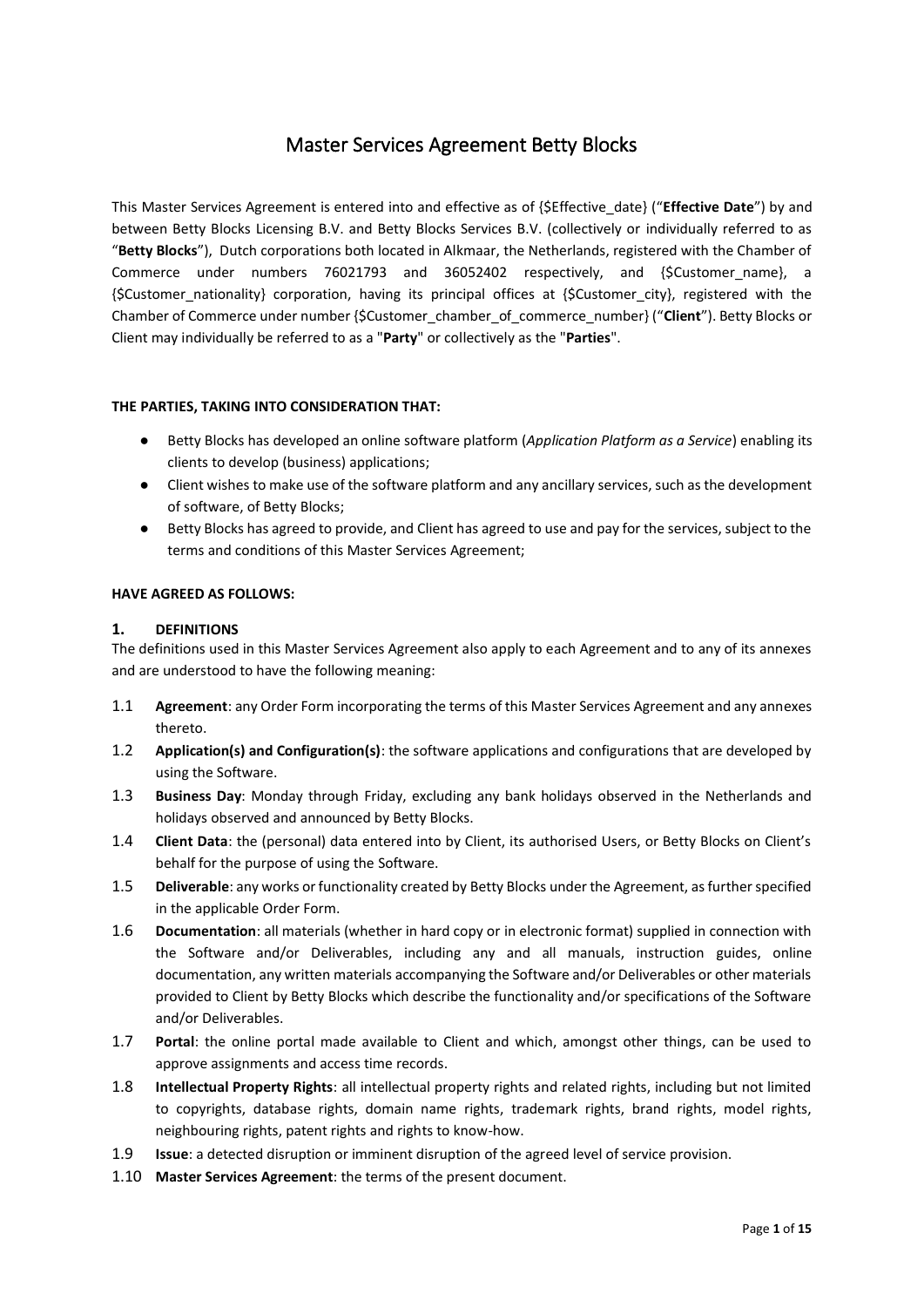- 1.11 **Normal Business Hours:** 9.00 am to 5.00 pm CET / CEST time, during each Business Day.
- 1.12 **Order Form**: any ordering document specifying the Services to be provided by Betty Blocks, constituting an Agreement by and between Betty Blocks and Client. Each Order Form will automatically incorporate the terms of this Master Services Agreement.
- 1.13 **Professional Services**: the subcategory of Services consisting of consulting, development (of Deliverables), implementation, and similar tasks, as further detailed in the applicable Order Form.
- 1.14 **Training Courses**: trainings, workshops and/or seminars provided by Betty Blocks and/or a partner of Betty Blocks.
- 1.15 **Services**: the services to be provided by Betty Blocks to Client on the basis of the Order Form, including but not limited to the licensing of the Software or the provision of Professional Services, Betty Blocks Service Premium, the Portal and/or the provision of hosting services.
- 1.16 **Service Level Agreement**: the service level agreement of Betty Blocks.
- 1.17 **Software**: the online software platform (Application Platform as a Service) licensed to Client under the Agreement as part of the Services, including the Portal (if applicable).
- 1.18 **Subscription Term**: the Initial Term together with any subsequent Renewal Terms, as referred to in Clause 3.
- 1.19 **User**: the User of the Services who has been designated by Client (such as an employee).
- 1.20 **Website**[: https://www.bettyblocks.com](https://www.bettyblocks.com/) including any and all subdomains and extensions.

## **2. ORDER FORMS**

- 2.1 The Parties shall conclude Order Forms on the basis of which Betty Blocks shall perform Services for Client. The Order Forms are inextricably linked to and are supplemented by the provisions in this Master Services Agreement. The signing of this Master Services Agreement alone, in the absence of a signed Order Form, shall not create any obligation of Betty Blocks to provide any Services to Client or entitle Client to any rights whatsoever. Signed Order Forms shall only create obligations for the Betty Blocks entity signing the Order Form. For the avoidance of doubt, Betty Blocks entities that have not signed an Order Form are not jointly and severally liable for any acts and omissions of the Betty Blocks entity that signed the Order Form. Any other (general) terms and conditions of Client shall expressly not be applicable.
- 2.2 The following order of priority shall apply in the event of inconsistencies between the applicable documents:
	- i) the Order Form;
	- ii) this Master Services Agreement;
	- iii) the Data Processing Agreement (Annex A);
	- iv) the Service Level Agreement (Annex B);
	- v) the Betty Blocks price list (Annex C);
	- vi) any other annexes, in numerical order.
- 2.3 If Client wishes to purchase additional Services, Client shall notify Betty Blocks in writing. Betty Blocks shall evaluate such request for additional Services and respond to Client with approval or rejection of the request. Where Betty Blocks approves the request, Betty Blocks shall promptly provide the Services to Client. If Betty Blocks approves Client's request to purchase additional Services, Client shall pay to Betty Blocks the relevant fees for such additional Services in accordance with Clause 16. The additional Services will be provided under the terms and conditions of this Master Services Agreement and any other terms and conditions as specified in the Order Form.

## **3. TERM AND TERMINATION**

3.1 The term of the Agreement shall commence from the date stated in the Order Form and for the period defined in the Order Form ("**Initial Term**"). If the Initial Term is not specified in the Order Form, the Initial Term shall be deemed to have a duration of twelve (12) calendar months.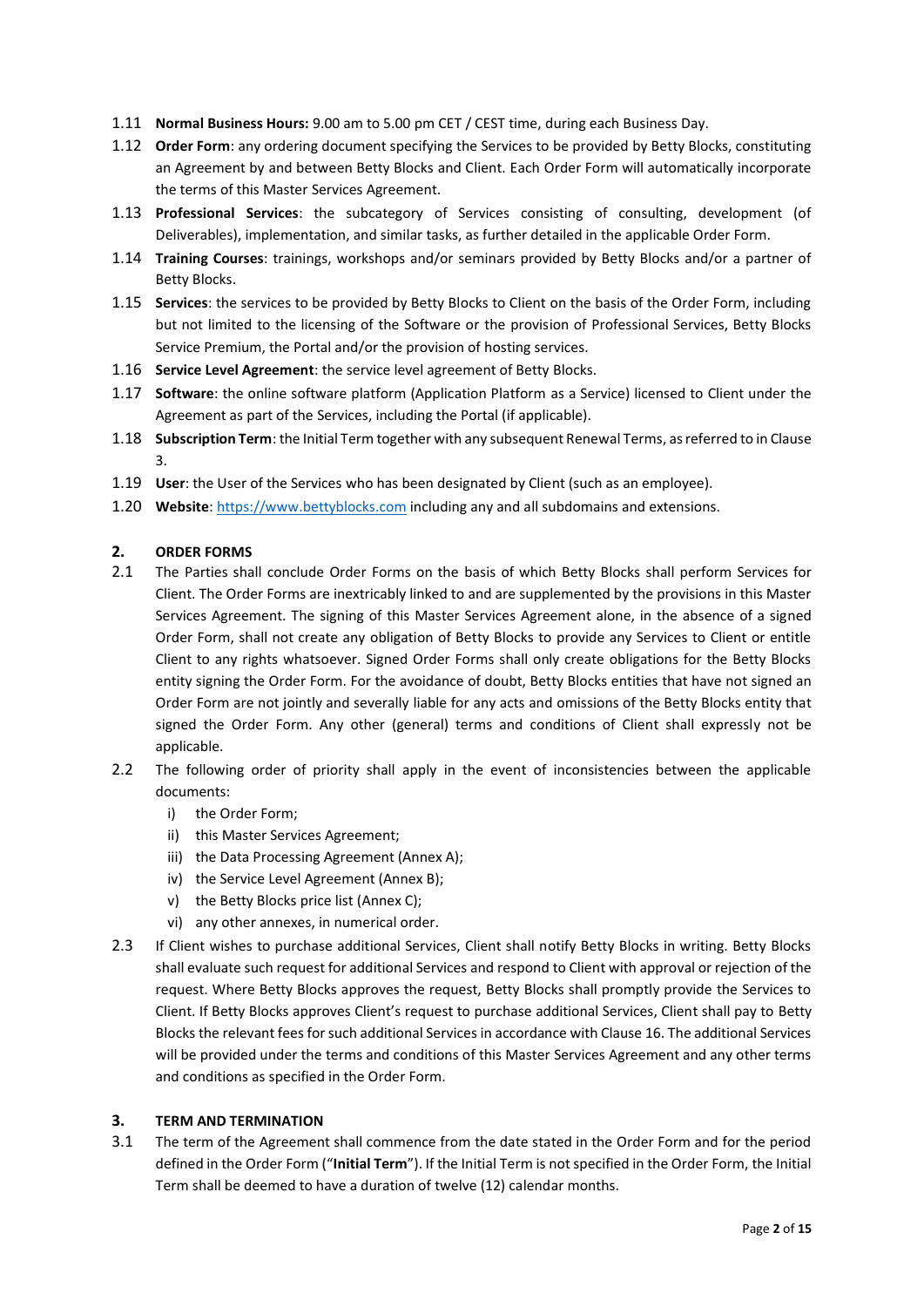- 3.2 Upon expiration of the Initial Term, the term of the Agreement shall automatically renew for additional successive terms of the same duration as the Initial Term ("**Renewal Term**"), unless either Party gives the other Party written notice of non-renewal at least sixty (60) calendar days prior to the beginning of the Renewal Term. Such Renewal Terms shall be under the terms and conditions of the Initial Term, unless Betty Blocks has provided written notice to Client of any amended terms and conditions and/or a pricing increase at least ninety (90) calendar days prior to the beginning of the Renewal Term. In such event, the amended terms and conditions and/or the pricing increase shall apply to the Renewal Term.
- 3.3 Betty Blocks may immediately terminate the Agreement by written notice to Client, without the requirement for notice of default or judicial intervention:
	- i) if Client has been granted suspension of payments, whether provisionally or not;
	- ii) if Client is declared bankrupt; or
	- iii) if Client's company is dissolved or terminated.
- 3.4 The Master Service Agreement is entered into from the Effective Date and will be deemed terminated if and when the last Agreement in place has been terminated effectively and may not be terminated in the interim, unless the Parties mutually agree otherwise or as otherwise set forth this Master Services Agreement.
- 3.5 Thirty (30) Business Days after the termination or expiration of the Agreement, for whatever reason, Betty Blocks is entitled to delete or destroy all copies of Client Data, unless agreed otherwise in writing. During the thirty (30) Business Days, Client may request a copy of every MySQL database filled with Client Data. Betty Blocks will not charge any additional costs to Client in providing the copy.
- 3.6 The provisions of the Agreement which, by their nature and content, are intended, expressly or impliedly, to continue to have effect notwithstanding the completion, rescission, termination or expiration of the Agreement shall survive and continue to bind the Parties, and shall in any event include Clauses 19, 20, 21 and 24.

# **4. LICENSE GRANT**

- 4.1 In consideration of the fees as specified in the Order Form and if and insofar agreed between the Parties in the Order Form, Betty Blocks grants Client a non-exclusive, non-transferable license for the use of the Software for the duration of the Subscription Term and in accordance with the volumes (e.g. number of actions, models, pages and/or web services), storage capacities and limitations specified in the Order Form ("**License Scope**"). The license shall become effective from the time of the conclusion of the Order Form, unless agreed otherwise. Client is not entitled to receive the source code of the Software. As part of the Services, Client shall also have access to the customer portal at [my.bettyblocks.com.](https://l.bettyblocks.com/login?service=https%3A%2F%2Fmy.bettyblocks.com%2F&uuid=95c73be26cc742b19cb590a449f2afab)
- 4.2 Notwithstanding anything stated to the contrary in the Agreement, Client is expressly not permitted:
	- i) to reverse-engineer the source code of the Software or to decompile the Software, unless such is allowed pursuant to a mandatory legal provision which may not be lawfully derogated from;
	- ii) to make changes to or modify the Software, unless such is allowed pursuant to a mandatory legal provision which may not be lawfully derogated from or with prior written approval of Betty Blocks;
	- iii) to remove or render illegible indications of Betty Blocks and/or its licensors as Party entitled to the Software or parts thereof; or
	- iv) access all or any part of the Software and Documentation in order to build a product or service which competes with the Software.
- 4.3 Client authorises Betty Blocks to publicly disclose that Client is using the Services and Betty Blocks may use Client's name and logo in any promotional materials, including but not limited to its website and in press releases.
- 4.4 In the event that Client exceeds or is likely to exceed the License Scope as specified in the Order Form, Betty Blocks is entitled to charge Client for any use beyond the agreed upon License Scope by charging Client the corresponding fees in accordance with the Betty Blocks price list (Annex C), which fees will be added to the monthly payable fees. Betty Blocks will notify Client if Client has exceeded or is likely to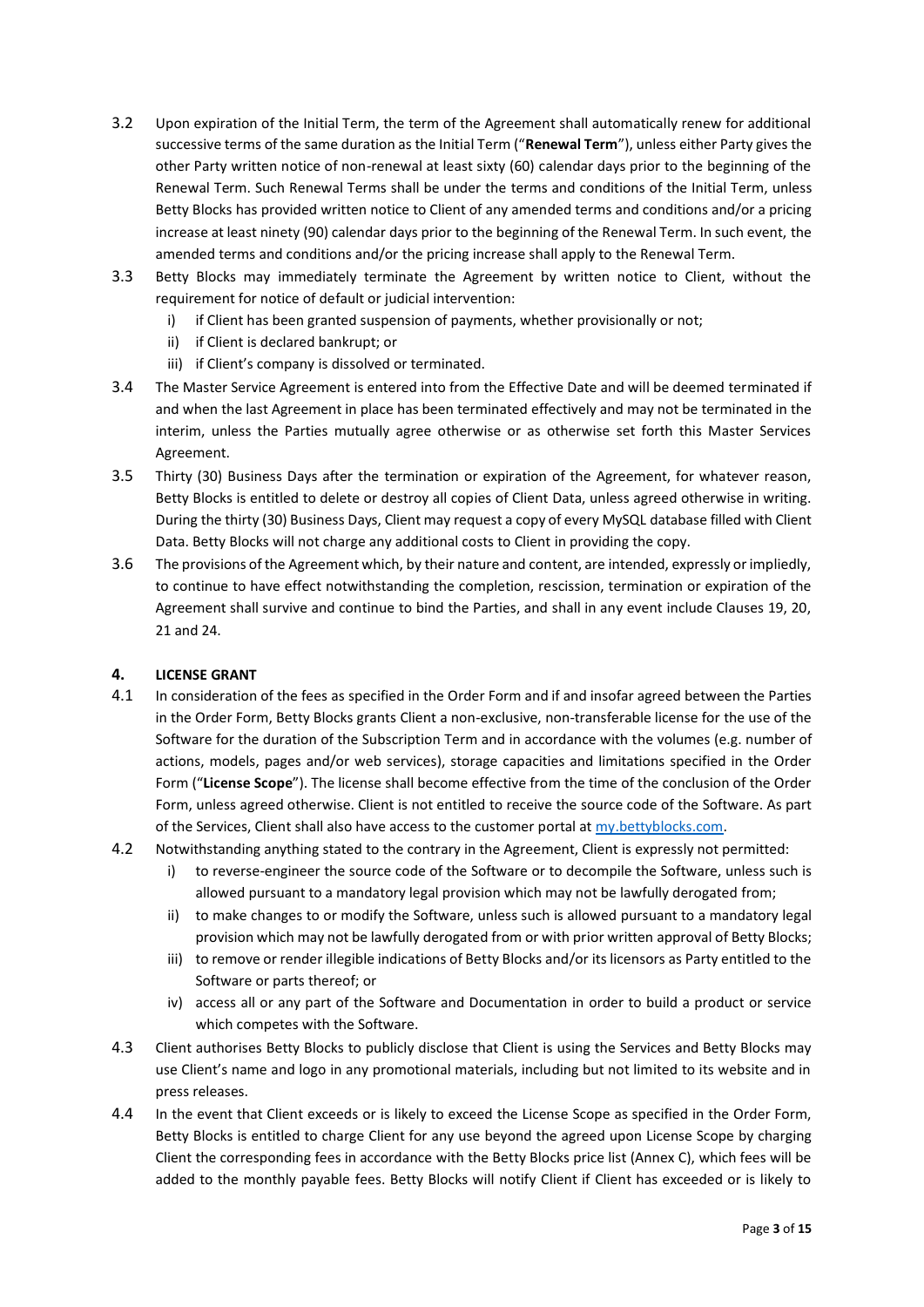exceed the License Scope. In the event that the Order Form does not include any License Scope but only pricing for the Software, the License Scope will be determined on the basis of the applicable Betty Blocks price list (Annex C).

- 4.5 If, in the course of rendering Professional Services, Betty Blocks creates and delivers to Client any Deliverables, Betty Blocks and its suppliers retain ownership of and all Intellectual Property Rights to the Deliverables, unless the Parties have expressly agreed otherwise in writing by means of a signed instrument, which instrument only applies to the Deliverables referred to in the instrument. Betty Blocks grants Client the non-exclusive, non-transferable right to use the Deliverables on the same terms and conditions under which Betty Blocks grants Client the right to use the Software. Betty Blocks may provide similar services or Deliverables to other clients as long as Betty Blocks does not infringe Client's Intellectual Property Rights.
- 4.6 The rights provided under this Clause 4 are granted to Client only, and shall not be considered granted to any subsidiary or holding company of Client, unless expressly agreed otherwise.

## **5. TRIAL VERSION**

- 5.1 Before entering into an Agreement for the use of the Software, Client may make use of a trial version of the Software ("**Trial Version**"). Access to the Trial Version can be requested via the Website and/or by means of executing an Order Form. The Trial Version is subject to the terms and conditions of this Master Services Agreement and any additional terms and conditions indicated on the Website or the Order Form (as the case may be). In the event of a conflict between the provisions of this Master Services Agreement and the terms and conditions indicated on the Website, the latter shall prevail.
- 5.2 Client expressly acknowledges and agrees that the Trial Version is provided on an "as is" and "as available" basis and that Betty Blocks assumes no liability whatsoever for any kind of damages arising from Client's use of the Trial Version unless caused by the wilful misconduct or deliberate recklessness of Betty Blocks's management.
- 5.3 The Trial Version shall be deemed terminated (1) at the end date of the Trial Version or (2) at the moment the Parties have entered into an Agreement for the Software, whichever occurs earlier.
- 5.4 Upon the expiration or termination of the Trial Version, Betty Blocks shall take all applications created by Client offline and Client Data will remain available for a maximum period of twenty (20) Business Days, unless agreed otherwise in writing.

## **6. OBLIGATIONS OF THE PARTIES**

- 6.1 Betty Blocks shall provide the Services as specified in the Order Form subject to the terms of this Master Services Agreement. Betty Blocks undertakes that the Services will be performed substantially in accordance with the Documentation exercising reasonable skill and care. Betty Blocks shall use reasonable endeavours to meet any performance dates specified in the Order Form, but any such dates shall be estimates only and shall not be deemed to constitute deadlines.
- 6.2 Client shall:
	- i) provide all necessary co-operation in connection with the Agreement in a timely and efficient manner. In the event of any delays in Client's provision of such assistance as agreed by the Parties, Betty Blocks may adjust any agreed timetable or delivery schedule as reasonably necessary;
	- ii) provide all necessary access to such information as may be required by Betty Blocks in order to provide the Services, including but not limited to Client Data, security access information and configuration services, and guarantees the accuracy, completeness and consistency of this information;
	- iii) comply with all applicable laws and regulations with respect to its activities under the Agreement;
	- iv) obtain and shall maintain all necessary licenses, consents, and permissions necessary for Betty Blocks to perform its obligations under the Agreement; and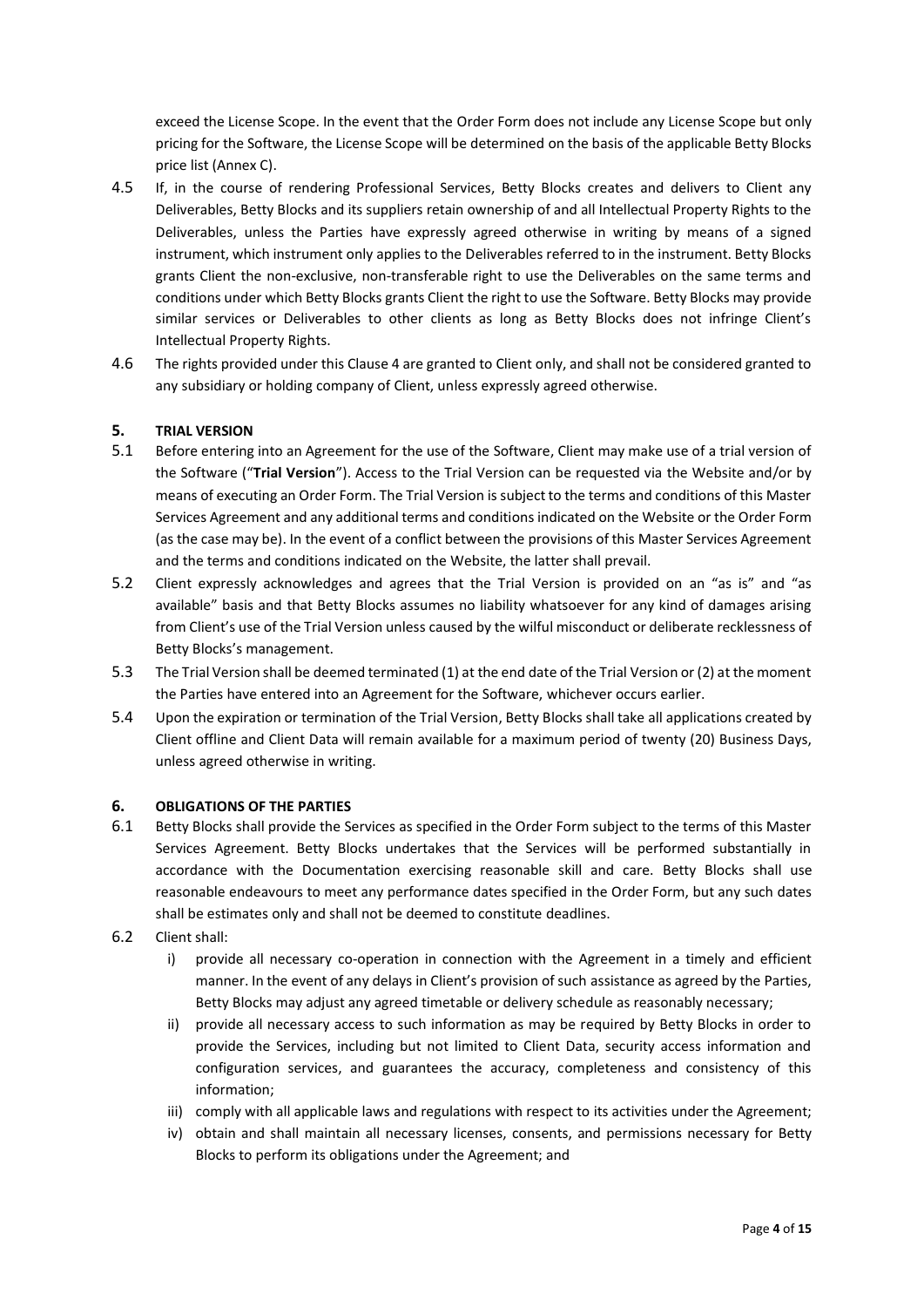- v) ensure that its network and systems comply with the relevant specifications provided by Betty Blocks from time to time.
- 6.3 In developing Deliverables, Betty Blocks has the right to use third-party software and components, including open source software. Client is responsible for ensuring proper compliance with the relevant third-party licences when using the Deliverables.
- 6.4 In the event Client does not comply with its obligations under the Agreement, Betty Blocks shall, without prejudice to its other rights and remedies, in any event be entitled to suspend the execution of the Agreement, or to wholly or partially dissolve the Agreement. The foregoing shall also apply in the event of late payment by Client.

# **7. ACCEPTABLE USE OF THE SERVICES AND THE SOFTWARE**

- 7.1 Client shall not access, store, distribute or transmit any material during the course of its use of the Services that:
	- i) is libellous, defamatory, insulting, racist or discriminating, or incites hate;
	- ii) infringes third-party rights, in any case including but not limited to Intellectual Property Rights;
	- iii) violates the privacy of third parties, in any case including but not limited to distributing third-party personal data without permission or necessity, or repeatedly harassing third parties by providing them with unsolicited communications;
	- iv) contains hyperlinks, torrents or similar information of which Client is aware or should be aware that it refers to material that infringes third-party rights;
	- v) is otherwise illegal or causes damage or injury to any person or property.
- 7.2 Client will refrain from obstructing other clients or Internet users or inflicting damage to the Services. Client is prohibited from starting up processes or programs via the Services or otherwise of which Client is aware or can reasonably assume that these will obstruct or inflict damage on Betty Blocks, other clients or Internet users.
- 7.3 Without the agreement of Betty Blocks, Client is prohibited from making available to third parties any user names and passwords made available by Betty Blocks. Betty Blocks is not liable for the consequences of the loss of user names and passwords.
- 7.4 Client will be responsible for the activities of anyone who Client allows to use the Software. Client is also responsible for ensuring that its authorised Users comply with the Agreement with respect to the use of the Software. Client shall use all reasonable endeavours to prevent any unauthorised access to, or use of, the Software and, in the event of any such unauthorised access or use, promptly notify Betty Blocks.
- 7.5 Betty Blocks reserves the right (but has no obligation thereto), without liability or prejudice to its other rights to Client, to disable Client's and/or the authorised Users' access to the Software if Client breaches the provisions of this Clause 7.
- 7.6 Betty Blocks has a fair use policy in relation to accessing and using the Services. For the purpose of this fair use policy, Client may not vary from the average in a disproportionate manner, having regard to the amount of CPU power, data storage and data traffic used by Client. In such event, Betty Blocks is entitled to temporarily limit or restrict access to the Services and/or require that Client will purchase additional Services, such as extra storage capacity.

## **8. AVAILABILITY, MAINTENANCE AND SUPPORT**

- 8.1 Betty Blocks will use reasonable endeavours to realize the uninterrupted availability of its systems, network and Software, but offers no guarantees in this regard unless otherwise agreed by means of a Service Level Agreement. Betty Blocks also makes no promises or guarantees as to security, availability and integrity of data transfers while making use of the Software, unless it explicitly states otherwise.
- 8.2 Betty Blocks regularly carries out maintenance, adjustments or improvements of the systems, Software, networks of parts thereof which could lead to unavailability of the Software. Should maintenance, adjustments or improvements require a reduced or total unavailability of the Software, then Betty Blocks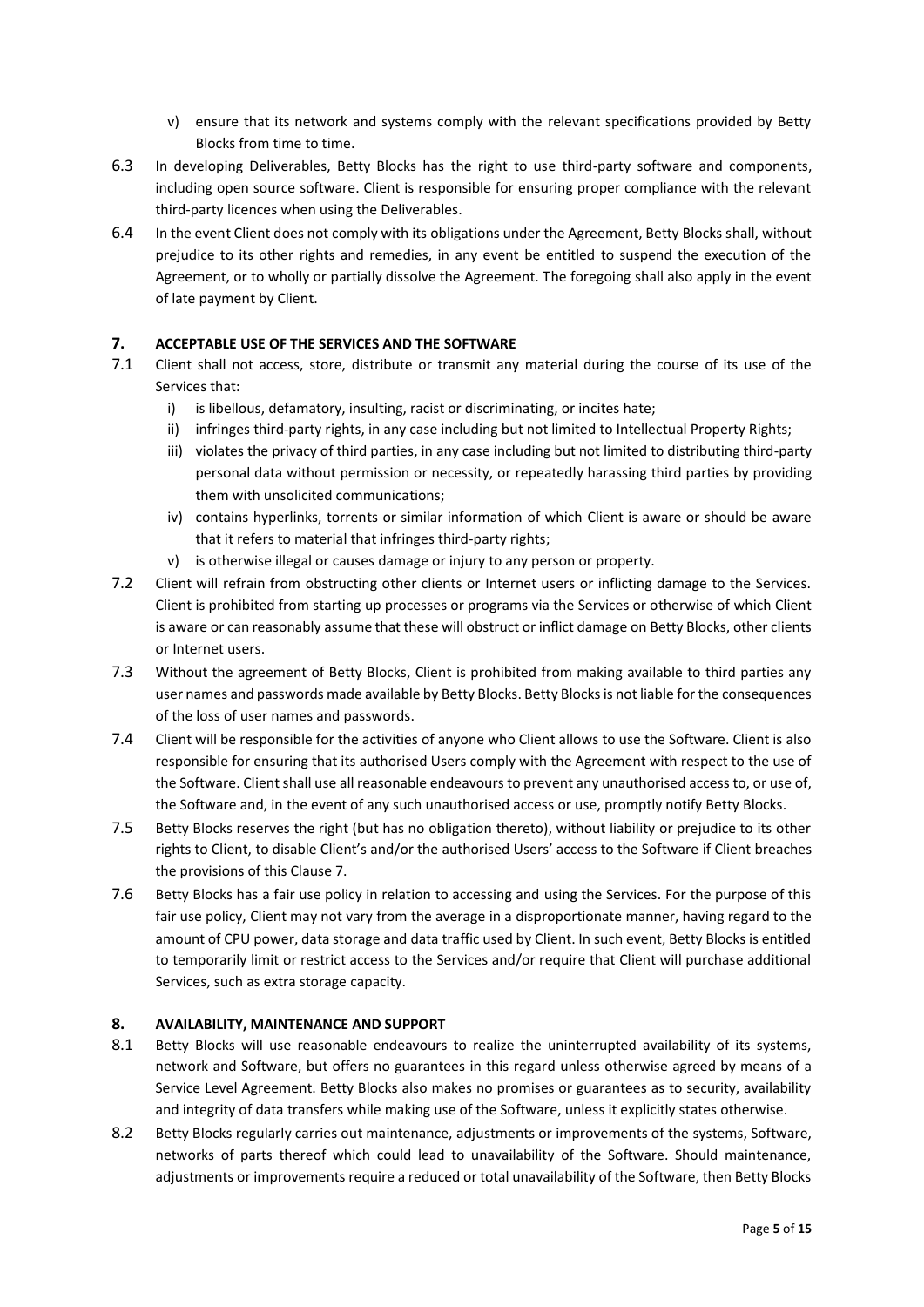will attempt to carry out such maintenance as much as possible outside Normal Business Hours or during non-Business Days and will endeavour to notify Client in advance of the scheduled maintenance. However, Betty Blocks is in no case liable to compensate any damage arising in connection with such maintenance. If Betty Blocks considers that there is a danger to the functioning of its systems, network or Software, Betty Blocks will have the right to implement all measures it considers reasonably necessary to avert or prevent this danger. Since the Software is provided over the public internet, Client is itself responsible for acquiring appropriate internet access and suitable anti-virus protection and the like. Betty Blocks accepts no liability in this regard.

- 8.3 If Client makes use of services of third parties in connection with the Software, such as Amazon Web Services or Microsoft Azure, Client shall make sure that Betty Blocks has access to the required accounts and settings in order for Betty Blocks to provide maintenance and support. Client acknowledges and agrees that without the foregoing access, Betty Blocks cannot provide maintenance and support.
- 8.4 Betty Blocks shall release updates to the Software that address bugs or add new features. Betty Blocks shall make such updates available to Client as soon as practicable.

## **9. CLIENT DATA**

- 9.1 Client shall own all right, title and interest in and to all Client Data and shall have sole responsibility for the legality, reliability, integrity, accuracy and quality of Client Data. Betty Blocks receives a limited license to Client Data for the purpose of providing the Services, including any and all future aspects thereof.
- 9.2 To the extent that Client Data contain personal data within the meaning of the EU General Data Protection Regulation ("**GDPR**"), Betty Blocks acts as processor and Client as controller within the meaning of the GDPR. The Data Processing Agreement set forth in Annex A shall govern such processing. In the event Client is a processor, Betty Blocks shall be deemed a sub-processor.
- 9.3 Betty Blocks will make a back-up of Client Data every day. Each back-up remains available for a period of thirty (30) calendar days. The time at which the back-up will be created will be determined by Betty Blocks, unless expressly indicated to the contrary in the Agreement.
- 9.4 In the event of any loss or damage to Client Data, Client's sole and exclusive remedy shall be for Betty Blocks to use reasonable commercial endeavours to restore the lost or damaged Client Data from the latest back-up of such Client Data maintained by Betty Blocks. Betty Blocks shall not be responsible for any loss, destruction, alteration or disclosure of Client Data caused by any third party (except those third parties sub-contracted by Betty Blocks).

## **10. ACCEPTANCE TESTING**

- 10.1 The provisions of the Clauses 10.2 up to and including 10.6 only apply if it has been agreed in the Order Form that Betty Blocks will perform Professional Services consisting of software development, and only to the extent that acceptance testing has been agreed in such Order Form. If acceptance testing has not been agreed, Client shall accept the Deliverable in the state that it is in when delivered (on an "as is" and "as available" basis), therefore including all visible and invisible errors and defects.
- 10.2 Prior to the delivery of each Deliverable, Client will be able to test such Deliverable in a testing environment. Betty Blocks will provide Client access to this testing environment by sending a location (URL) and, if necessary, login details. Access to the testing environment is strictly tied to Client. Client is not allowed to gain third parties access to this testing environment by sending the location (URL) and/or the login details to any third party, unless expressly indicated to the contrary in the Agreement. Client is aware that the testing environment is not suitable for production purposes, in whatever form. Client is not allowed to use the testing environment for such purposes. Betty Blocks gives no guarantees regarding the availability, completeness and correct operation of the testing environment. Betty Blocks, however, is aware that the availability of the testing environment is necessary for delivery of the Deliverables. Therefore, Betty Blocks will endeavour to keep the testing environment available.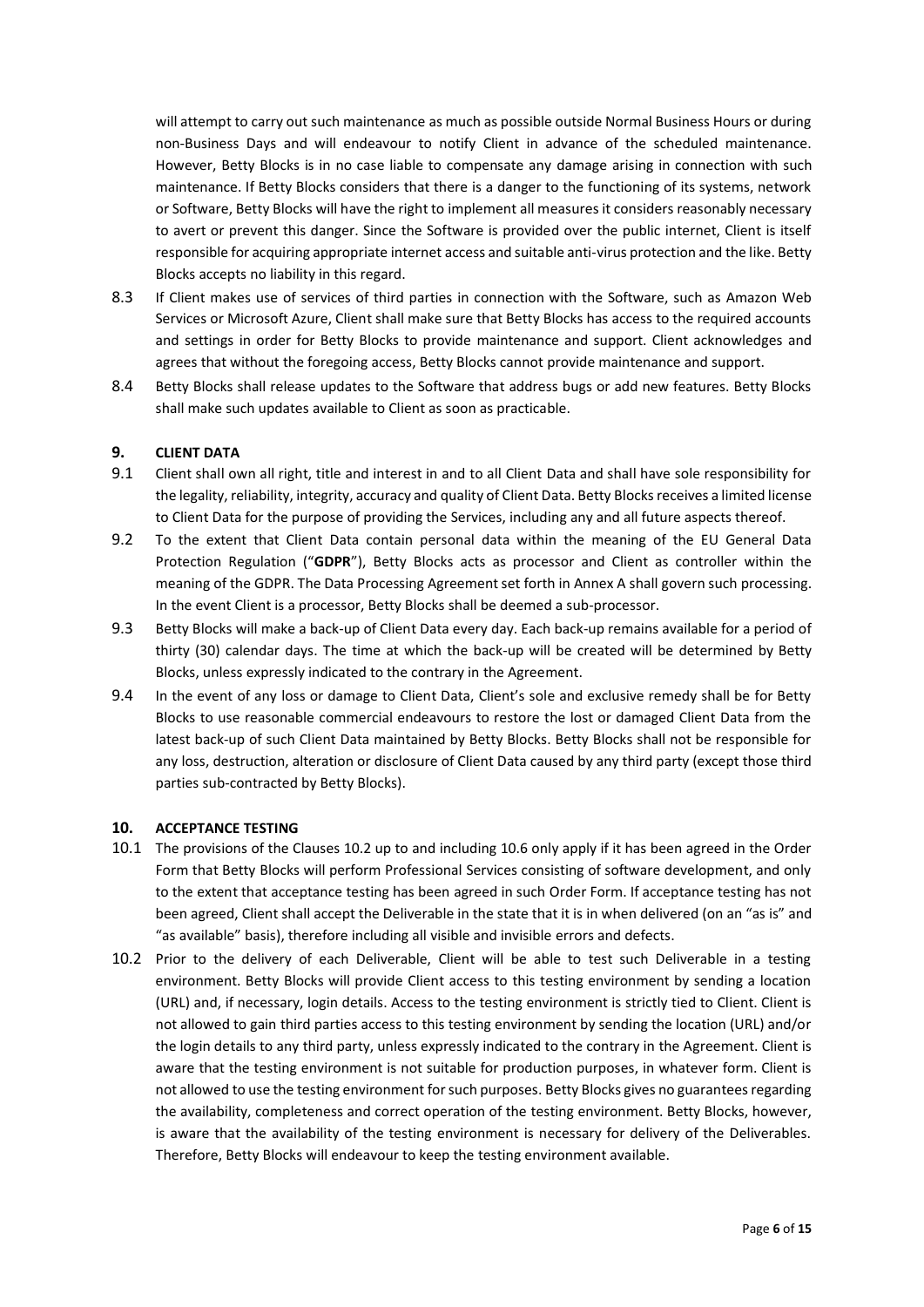- 10.3 After the Deliverable has been tested, Betty Blocks will deliver the Deliverable when, in Betty Blocks's professional opinion, the Deliverable substantially satisfies the applicable functional or technical requirements.
- 10.4 Client must, within seven (7) days after delivery, evaluate the Deliverable and either approve or reject it. The Deliverable will be deemed accepted if:
	- i) Client approves the Deliverable (in writing or digitally);
	- ii) Client commences operational use of the Deliverable, including but not limited to transferring the Deliverable to a production environment; or
	- iii) Client does not reject the Deliverable and/or has not requested a revision round within the aforesaid period.
- 10.5 If Client wholly or partly rejects the Deliverable, Betty Blocks will use commercially reasonable endeavours to remove the reasons for rejection in a timely manner. Betty Blocks can achieve this by either revising the Deliverable in a next sprint, by refuting the reasons which form the basis of the rejection or by providing temporary solutions, such as program bypasses. Client may not refuse to accept a Deliverable because of the existence of minor errors (it being understood as errors that do not reasonably prevent the operational use of the Deliverable). Additionally, the Deliverable may not be rejected because of aspects that can only be assessed subjectively, including but not limited to aesthetic aspects of interfaces.
- 10.6 Should any Deliverable fail to satisfy the applicable functional or technical requirements after the third resubmission of such Deliverable to Client, the Parties both agree to confer to engage in good faith discussions to resolve the matter. Not satisfying the acceptance testing does, however, not entitle Client to terminate or (partially) dissolve the Agreement.

#### **11. BETTY BLOCKS SERVICE PREMIUM**

- 11.1 Betty Blocks Service Premium is a Service where the hours are purchased in advance. The number of hours is determined upon commencement of the Agreement. The amount payable by Client for Betty Blocks Service Premium will be agreed in the Order Form. All additional hours will be charged to Client on the basis of subsequent calculation in accordance with Betty Blocks's standard hourly rates.
- 11.2 Betty Blocks keeps time records on the basis of good faith of the hours that it has spent on the Services (maintenance and additional work). The time spent is rounded to the nearest fifteen minutes. The time records as kept by Betty Blocks in the Portal serve as evidence of the hours spent, unless Client provides evidence to the contrary.
- 11.3 Client is able to inspect the time records via the Portal and is required to approve each assignment. Betty Blocks will execute an assignment only after it has been approved by Client. Approval granted in the Portal is binding upon Client.
- 11.4 By means of derogation from Clause 11.3, Betty Blocks shall not be required to await Client's approval with respect to Issues:
	- i) that have a maximum estimated time of one (1) hour;
	- ii) all high and critical Issues; or
	- iii) preventative maintenance with a maximum of three (3) hours per quarter;
	- iv) research time not exceeding ninety (90) minutes.
- 11.5 Betty Blocks has the option to combine Issues. The combination of Issues is referred to as a "milestone". The hours required for a milestone, are submitted to Client for approval (by e-mail or via the Portal). Betty Blocks will start working on the milestone upon receipt of approval, and Betty Blocks has permission to charge an extra 10% at the most, calculated on the total number of approved hours.
- 11.6 Betty Blocks will invoice the amount payable for the Betty Blocks Service Premium in advance.
- 11.7 Client is entitled to transfer a maximum of 20% of the hours that are not used under Betty Blocks Service Premium to a Renewal Term. All other remaining hours will be cancelled.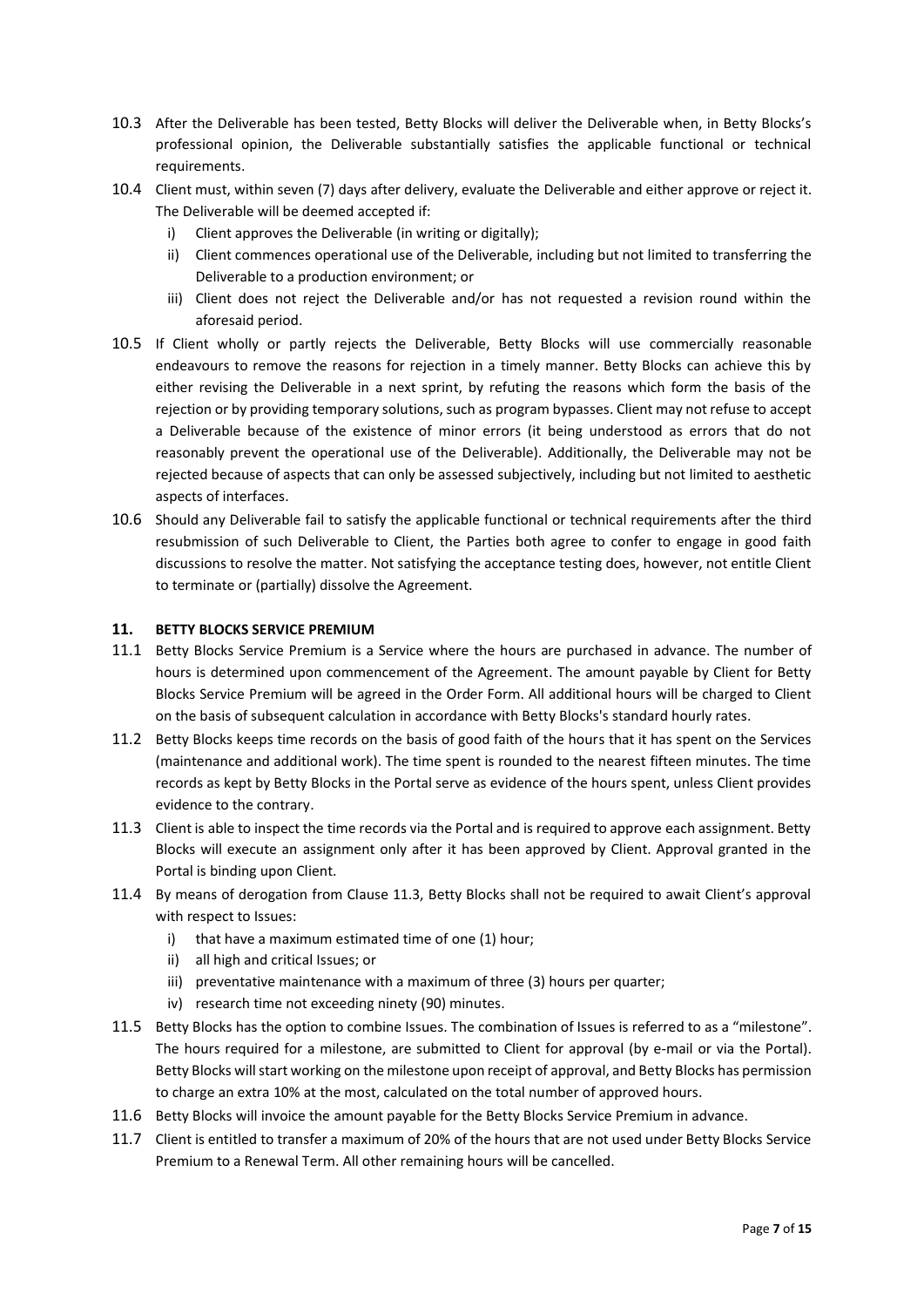- 11.8 In the event either the Agreement or only Betty Blocks Service Premium is terminated, Client shall not be entitled to receive a refund of the hours that are not used.
- 11.9 The development of applications and software (Deliverables) falls outside the scope of Betty Blocks Service Premium.
- 11.10 For the duration of Betty Blocks Service Premium, Betty Blocks shall perform no other than the following maintenance activities on Client's behalf:
	- i) the correction of minor faults (bugs) detected in the software by Client which are reproducible;
	- ii) preventative maintenance.
- 11.11 With respect to (but not limited to) the following activities, Betty Blocks will determine whether they fall under the Betty Blocks Service Premium:
	- i) modifying the software if it is deemed necessary due to amended legislation;
	- ii) modifying the interfaces and protocols to enable Client to use the software in connection with other software, equipment and operating systems;
	- iii) installation and configuration of SSL certificates and domain names;
	- iv) repairing at Client's request damage in the software or data that is not attributable to Betty Blocks;
	- v) any other activities, at Betty Blocks's sole discretion.

## **12. DOMAIN NAMES AND IP ADRESSES**

- 12.1 If the Service consists, in full or in part, of Betty Blocks intermediating on behalf of Client for the acquisition of a domain name and/or IP address, the provisions in this clause also apply.
- 12.2 Client must pay all costs associated with the application and/or registration in accordance with the agreed rates or, in the absence of agreed rates, Betty Blocks's usual rates.
- 12.3 Application for, assignation of and the possible use of a domain name and/or IP address depend on and are subject to the applicable rules and regulations of the registration authorities concerned, including the Foundation for Internet Domain Registration in the Netherlands (Stichting Internet Domeinregistratie Nederland, SIDN) and European IP Networks (Réseaux IP Européens, RIPE). The authority concerned will decide on the assignation of any domain names and/or IP address. Betty Blocks only plays a mediatory role in the application process and cannot guarantee that any application will be accepted.
- 12.4 Client is informed exclusively of registration by the e-mail confirmation from Betty Blocks, which states that the requested domain name has been registered. An invoice for the costs of registration is not a confirmation of registration.
- 12.5 Client indemnifies Betty Blocks against any and all loses connected with (the use of) a domain name on behalf of or by Client.
- 12.6 Betty Blocks is not liable for the loss by Client of its right(s) to a domain name or for the fact that the domain name has been requested by and/or assigned to a third party in the interim, except in the case of wilful misconduct or deliberate recklessness on the part of Betty Blocks's management.
- 12.7 If Betty Blocks registers a domain name on Client's behalf, Betty Blocks will honour requests from Client with respect to moving, transferring or terminating this domain name.
- 12.8 Client is obliged to observe the rules that the registration authorities set for the application for and for the assignation and use of a domain name and/or the IP address.
- 12.9 Betty Blocks is entitled to render the domain name and/or IP address inaccessible or unusable or to transfer or arrange the transfer of the domain name and/or IP address to its own name if Client remains in default in performing the Agreement, which action will however last solely for the period that Client remains in default and solely following the expiry of a reasonable term for performing the Agreement as set out in a notice of default in writing.
- 12.10 In the event of the dissolution of the Agreement owing to breach of contract on the part of Client, Betty Blocks is entitled to revoke the domain name and/or IP address.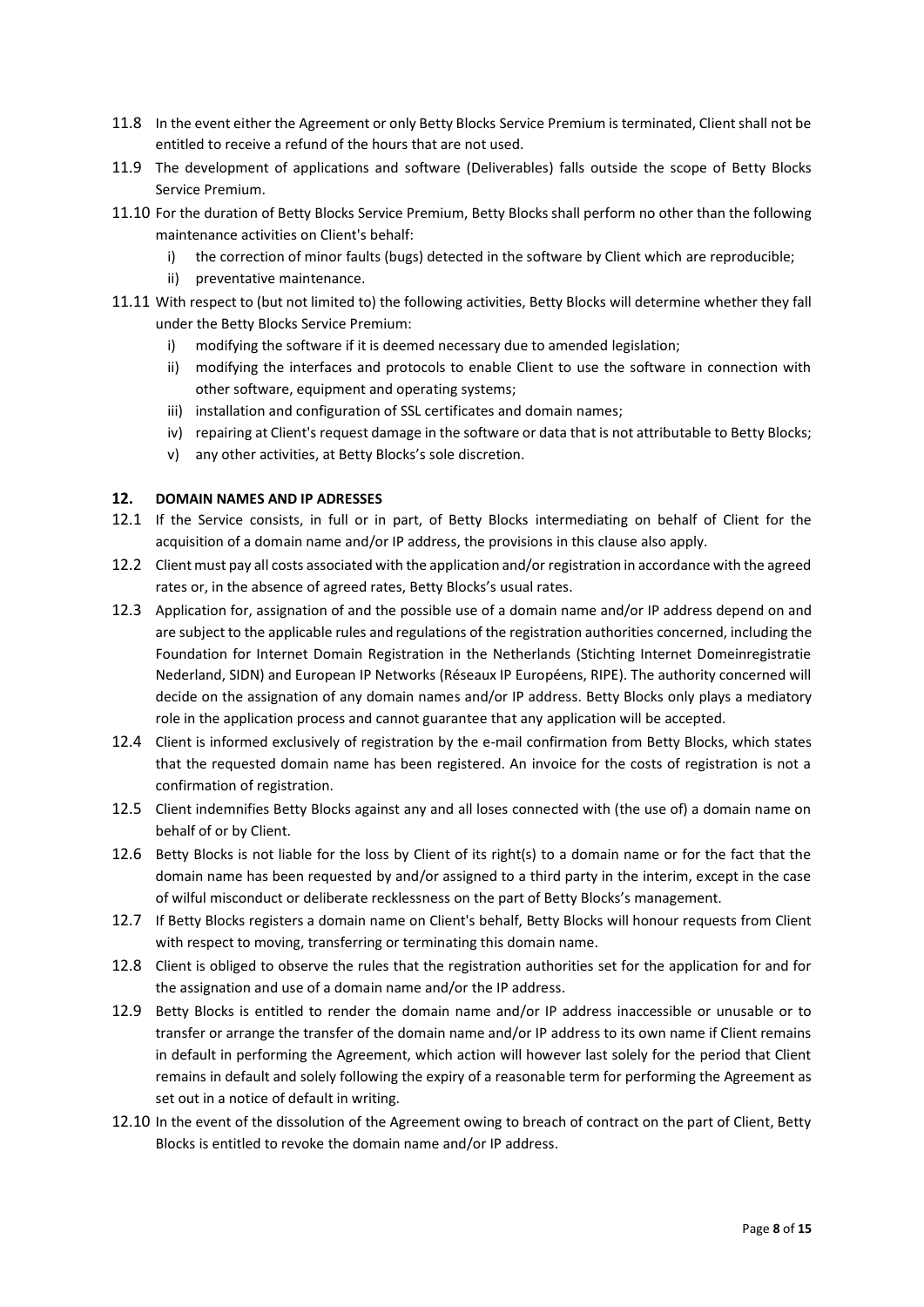## **13. SSL / TLS CERTIFICATES**

- 13.1 If the Service consists, in full or in part, of Betty Blocks intermediating on behalf of Client for the acquisition of one or more SSL / TLS certificates, the provisions in this clause also apply.
- 13.2 The application and allocation procedure for SSL certificates is subject to the rules and procedures of the certificate authority issuing the SSL / TLS certificate. The relevant certificate authority decides on the granting of the SSL / TLS certificate and will carry out the necessary checks for this purpose. Betty Blocks only fulfils an intermediary role in the application procedure and does not guarantee that an application will be honoured.
- 13.3 The SSL / TLS certificate is valid for the agreed upon period, unless it is withdrawn prematurely. Betty Blocks and the relevant supplier can withdraw the SSL / TLS certificate immediately if:
	- i) it appears that the Client has provided incorrect information for the purpose of obtaining the SSL / TLS certificate; or
	- ii) the reliability of the SSL / TLS certificate, in the opinion of Betty Blocks and/or the supplier, has been compromised.
- 13.4 Betty Blocks has the right to withdraw the SSL / TLS certificate if Client fails to fulfil its obligations under the Agreement and does not remedy this default within fourteen (14) days after notice of default.
- 13.5 Client must comply with all laws and regulations and all conditions set by the certificate authority when using the SSL / TLS certificate.
- 13.6 If the SSL / TLS certificate is withdrawn, the Supplier will not be entitled to a replacement SSL / TLS certificate or refund of (part of) the fees for the SSL / TLS certificate, unless the withdrawal is due to attributable failure of Betty Blocks. In such a case, Betty Blocks will supply a new SSL / TLS certificate for replacement for the remaining period of the original SSL / TLS certificate.
- 13.7 Betty Blocks will use reasonable endeavours to inform the Client before the SSL / TLS certificate expires and will have to be renewed. However, it always remains the Client's own responsibility to timely renew SSL / TLS certificates.

## **14. HOSTING AND RELATED SERVICES**

- 14.1 If the Service consists, in full or in part, of services regarding the storage of material and/or the transfer or provision of material to third parties, such as in the case of hosting the software, e-mail services developed by Betty Blocks for Client, the provisions of this clause also apply.
- 14.2 If Betty Blocks is informed by a third party of unlawful information on its servers, Betty Blocks is entitled to remove the material or render it inaccessible.
- 14.3 Betty Blocks is authorised at all times to report any criminal acts that are discovered and will cooperate with duly authorised orders and commands. In addition, Betty Blocks is authorised to provide the name, address, IP address and other data identifying Client and/or a User to a third party who has complained that Client and/or a User has violated its rights or the provisions of this Agreement, provided that:
	- i) it is sufficiently plausible that the information, on its own, is unlawful and harmful with regard to the third party;
	- ii) the third party has a genuine interest in obtaining the data;
	- iii) it is plausible that, in the specific case, there is no less far-reaching measure to obtain the data; and
	- iv) examining the interests involved entails that the third party's interest should prevail.
- 14.4 In the event the information concerns information that constitutes a criminal offence, Betty Blocks is entitled to report this information to the police. Betty Blocks may in this case submit all information on Client and the information concerned to the competent authorities and perform all other acts that these authorities request Betty Blocks to perform as part of the criminal investigation.
- 14.5 Client indemnifies Betty Blocks against all legal claims with respect to data, information, websites, etc. that have been stored by Client or its Users. In this regard, Betty Blocks is not liable for any damage or loss suffered by Client caused by any action taken by Betty Blocks following a report from a third party, even if the report turns out to be incorrect and the information is breaching applicable law.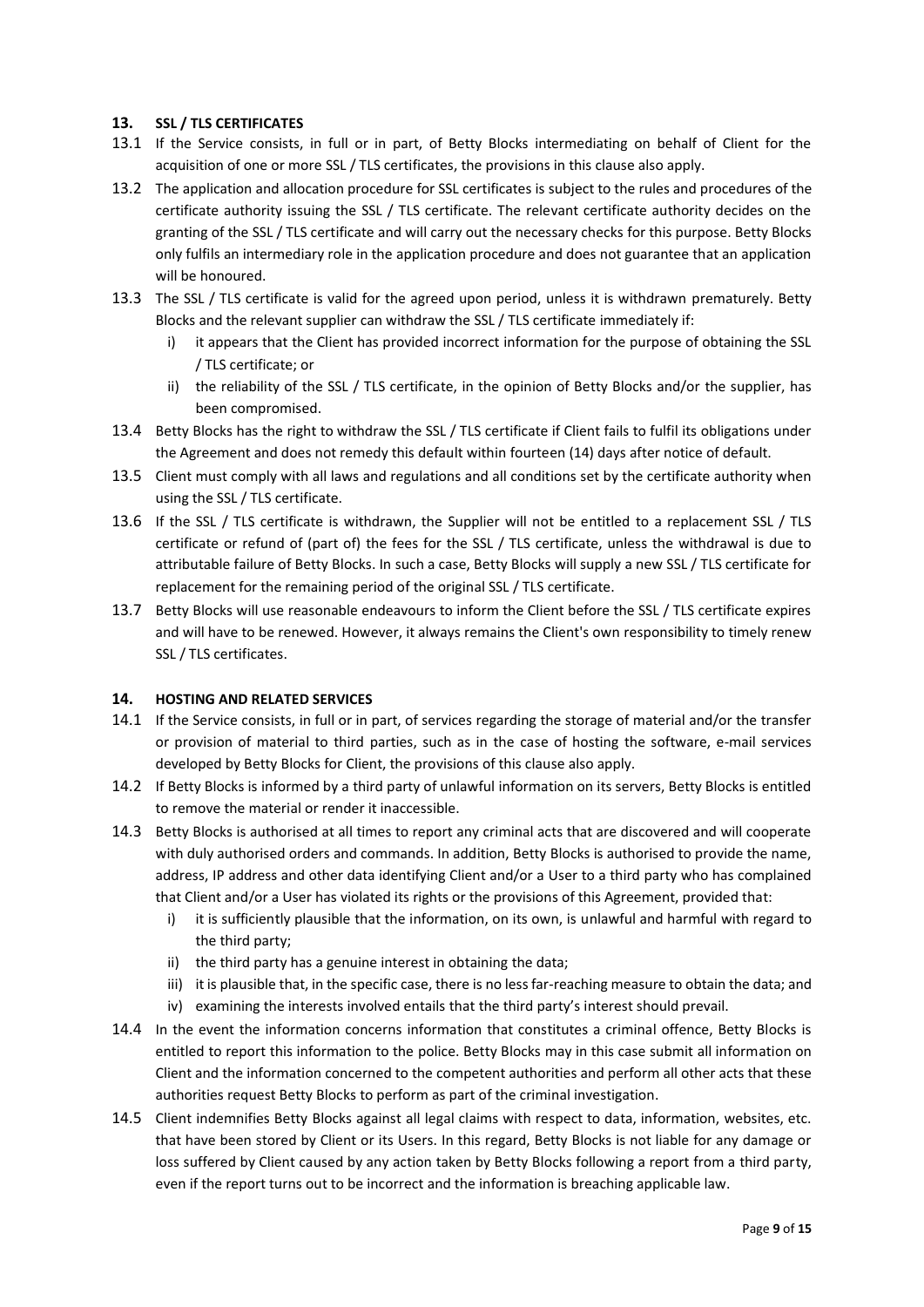- 14.6 Betty Blocks may impose a maximum limit on the amount of storage space or data traffic Client may use each month within the framework of the Service. In the event this maximum is exceeded, Betty Blocks is authorised to charge an additional amount in accordance with the amounts charged for additional storage space or data traffic as specified in the Agreement. The Service may also be blocked if Betty Blocks is of the opinion that the capacity of the server/servers used by Client is disproportionate. Betty Blocks accepts no liability for the consequences of not sending, receiving, storing or modifying data if the limit for storage space, capacity or data traffic has been reached.
- 14.7 Client hereby grants Betty Blocks an unlimited licence to distribute, store, forward or copy all materials supplied by Client on Betty Blocks's systems, in a manner deemed appropriate by Betty Blocks, but solely to the extent this is reasonably required for the purpose of Betty Blocks's fulfilment of the Agreement.
- 14.8 Client bears responsibility for its Users. Any damage or loss caused by a User will be recovered from Client.
- 14.9 Client itself is responsible for hardware and software that is operated at its own location or at locations outside Betty Blocks's control. Betty Blocks cannot provide any guarantee whatsoever regarding such hardware and software.

## **15. TRAINING COURSES**

- 15.1 The provisions of this clause apply in the event Betty Blocks provides Training Courses.
- 15.2 Betty Blocks will perform the Training Courses to the best of its ability exercising reasonable skill and care. Betty Blocks will be entirely free to determine the contents of the Training Courses and the course materials it provides to Client. Betty Blocks is entitled to change the location of the Training Courses and will timely inform Client of any changes.
- 15.3 Client agrees to act in a responsible manner and shall abide by the rules and regulations that govern the location where the Training Courses are provided. Client must bring its own electronic appliances required for the Training Courses, e.g. laptop and mouse.
- 15.4 The fees for the Training Courses are specified in the Order Form. Drinks and lunch are included in the fees for the Training Courses. All other costs and expenses, such as expenses for accommodation, transportation and any other meals, are not included.
- 15.5 Betty Blocks is authorized to exclude Client from participation in the Training Course if the outstanding amounts are not received by Betty Blocks before the start of the Training Course.
- 15.6 Client is entitled to cancel or reschedule the Training Course up to fourteen (14) calendar days before the (first) day of the Training Course. In the event of cancellation up to fourteen (14) calendar days before the (first) day of the Training Course, Betty Blocks will refund the fees.
- 15.7 Client acknowledges that the course materials that are used and/or presented during the Training Courses constitute the Intellectual Property Rights of Betty Blocks and/or its licensors and Client agrees to respect those Intellectual Property Rights. In particular, Client is not authorised to: (i) copy, modify, sub-licence, sell, decompile, reverse engineer or distribute the course materials; (ii) record the Training Courses on video or audio tape or by other means; or (iii) remove any copyright or other notice of Betty Blocks and/or its licensors from the course materials.

## **16. CHARGES AND PAYMENT**

- 16.1 Client shall pay the fees set out in the Order Form for the Services. All fees are in Euros and exclusive of VAT.
- 16.2 Client shall provide its invoicing details (e.g. purchase order numbers) in a timely manner. Betty Blocks shall comply with reasonable invoicing requirements.
- 16.3 Payment can be made through direct debit collection or by transferring the amount to Betty Blocks' bank account, as specified in the Order Form. All amounts due under the Agreement shall be paid in full without any set-off, counterclaim, deduction or withholding (other than any deduction or withholding of tax as required by law).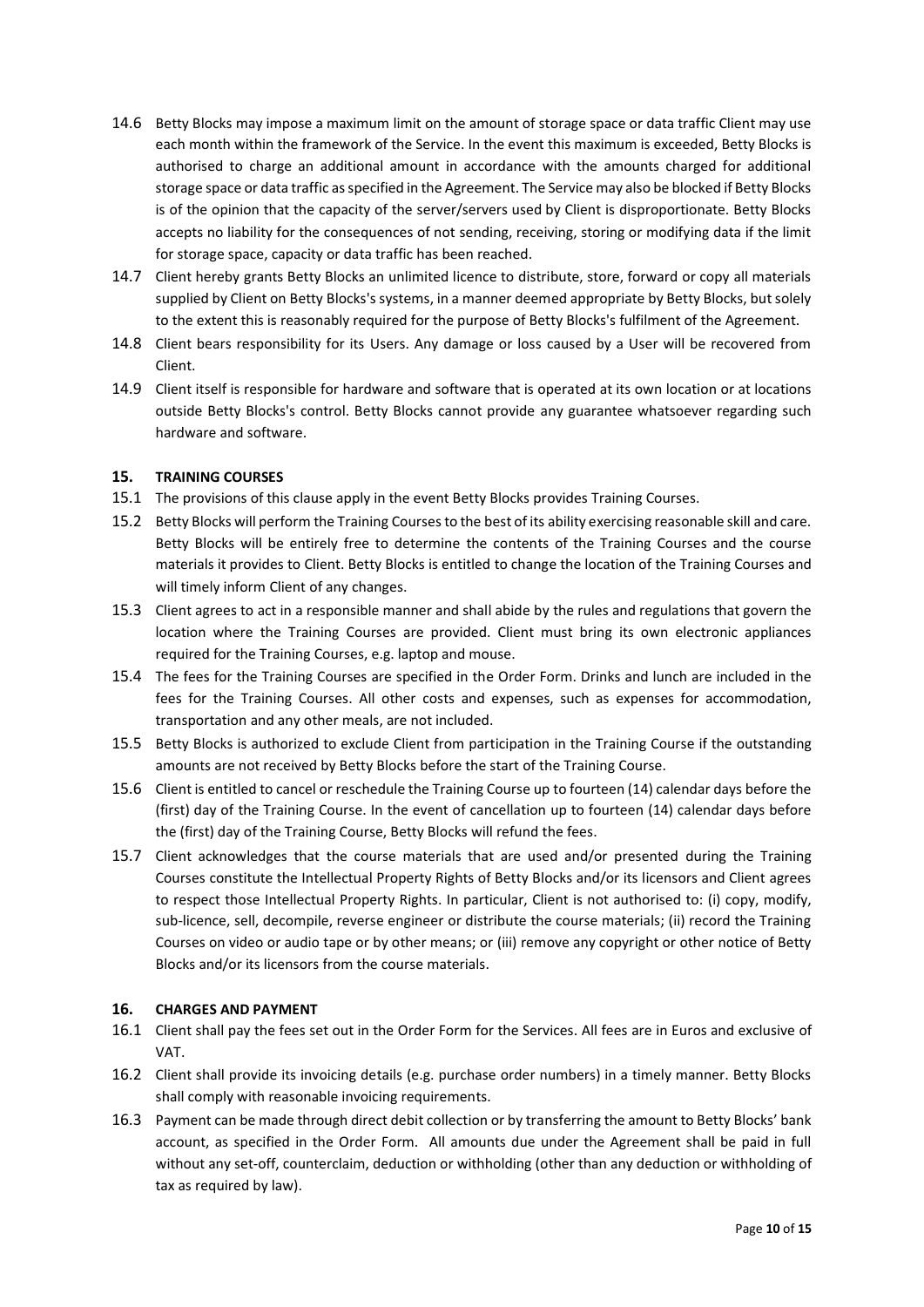- 16.4 Each invoice is due and payable fourteen (14) days after the invoice date, unless the Agreement specifies otherwise. If Betty Blocks has not received payment within five (5) days after the due date, and without prejudice to any other rights and remedies of Betty Blocks:
	- i) Betty Blocks shall be under no obligation to provide any or all of the Services while the invoice(s) concerned remain unpaid; and
	- ii) the statutory commercial interest, as referred to in Section 6:119a of the Dutch Civil Code, shall accrue on the outstanding amount. Furthermore, Client shall be obliged to pay all the judicial and extrajudicial collection costs, including the costs of lawyers, bailiffs and debt-collection agencies and the full amount of the remaining period of the Agreement is due and payable immediately to Betty Blocks.
- 16.5 Betty Blocks is authorised to increase its fees once per year on the basis of the CBS Consumer Price Index, or on the basis of any other changes in the market, in any event not to exceed 5%. In the event that a supplier of Betty Blocks increases its prices for a specific product or service, Betty Blocks is entitled to pass on this increase to Client. Client is not entitled to terminate the Agreement in relation to adjustments under this Clause 16.5.
- 16.6 Betty Blocks is always authorised to require that Client provides sufficient security to ensure that it can comply with its payment obligations, for instance by requiring a bank guarantee or surety or to demand payment of a deposit. The amount of this will be no higher than the amount payable by Client in six (6) months.
- 16.7 Except as expressly indicated to the contrary in the Agreement, all fees for Professional Services shall be provided on a time and materials basis at Betty Blocks's then current professional services rates and shall be invoiced at the end of the calendar month of their performance. The hours shall be accounted for according to Betty Blocks's timesheets. Client acknowledges that the hours set forth in the Agreement, in the Portal and/or as otherwise communicated to Client are merely estimates and the actual amount of hours may differ from the estimates, unless expressly indicated to the contrary.

# **17. ADDITIONAL WORK**

- 17.1 In the event of Betty Blocks performing Services, or providing other services at Client's request, which go beyond the scope of the agreed upon Services, Client shall pay for such Services retrospectively on a time and materials basis at Betty Blocks's then current professional services rates. However, Betty Blocks will under no circumstances be obliged to comply with such a request and can require that a separate Agreement is entered into for that purpose.
- 17.2 Client accepts that the Services as referred to in Clause 17.1 can affect the agreed or anticipated time of completion of the Services, as well as the Parties' mutual responsibilities under the Agreement. Betty Blocks may adjust any agreed timetable or delivery schedule as reasonably necessary. The need for or occurrence of additional work during the performance of the Agreement never constitutes a reason for Client to give notice of termination or to (partially) dissolve the Agreement. To the extent a fixed price is agreed for the provision of the Services, Betty Blocks will, upon request, inform Client in writing of the financial consequences of the additional work.

## **18. INTELLECTUAL PROPERTY RIGHTS**

18.1 Client acknowledges and agrees that Betty Blocks and/or its licensors own all Intellectual Property Rights in and to the Services, the Software, the Deliverables and the Documentation, unless and to the extent expressly agreed otherwise by means of signed instrument. Client is not permitted to remove or alter any statement concerning copyright, trademarks, trade names or other Intellectual Property Rights from the Services, the Software, the Deliverables and/or the Documentation. Client is not permitted to use or request domain names identical to or that confusingly correspond to any object that is subject to any Intellectual Property Right belonging to Betty Blocks and/or its licensors.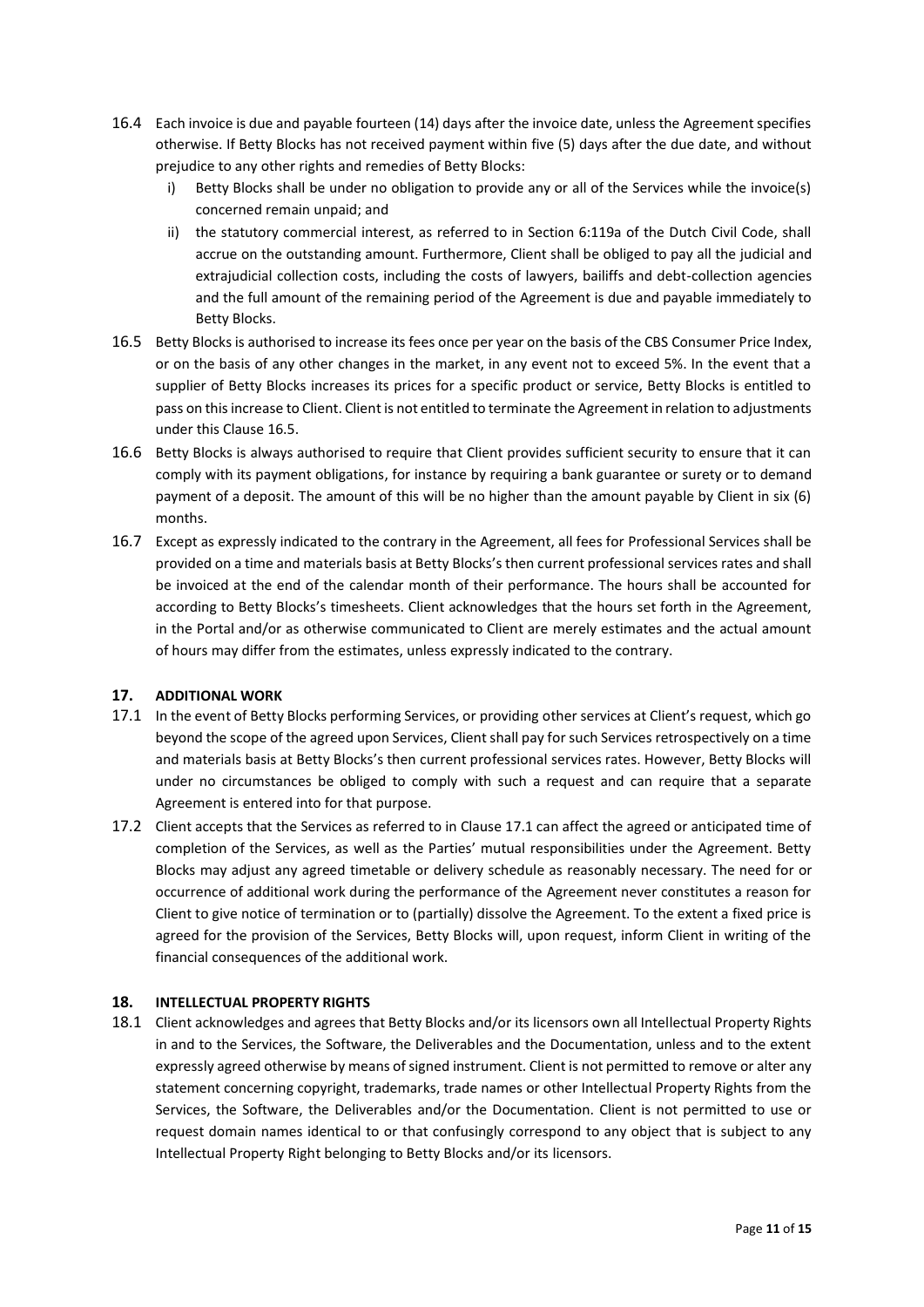18.2 Betty Blocks acknowledges and agrees that all Intellectual Property Rights in and to the Application(s) and Configuration(s) created by Client are owned by Client and shall, notwithstanding the terms of the Agreement, remain vested in Client, provided that these rights accrue to Client by law. Unless otherwise expressly provided in the Agreement, Betty Blocks shall not acquire any Intellectual Property Rights in the Application(s) and Configuration(s) created by Client. Betty Blocks will treat the Application(s) and Configuration(s) as confidential Client information and will not make them available to third parties without Client's separate permission. However, Betty Blocks cannot rule out that another client may choose a similar configuration, as this is beyond Betty Blocks's control.

## **19. CONFIDENTIALITY**

- 19.1 A Party receiving confidential information from the other Party shall treat this as strictly confidential and use this solely in connection with its rights and obligations under the Agreement.
- 19.2 Confidential information includes all information of which it can be assumed from the context that the disclosing Party would deem this to be confidential or of which the receiving Party should reasonably have recognized its confidential nature from the content of the information. Confidential information also includes all information and data concerning or pertaining to the Agreement, the Services, pricing, service levels, Client Data, and more generally data concerning business operations, marketing, research, development, inventions, know-how, samples, product and service specifications, software, business relations, irrespective of the form in which this has been recorded or is provided.
- 19.3 The obligation to treat certain information as confidential no longer applies if the receiving Party can prove that this information:
	- i) is or becomes publicly available through no act or omission of the receiving Party;
	- ii) was already in possession of the receiving Party prior to the date on which it was issued by the disclosing Party;
	- iii) is available from a third party without this party being in default towards the disclosing Party arising from a confidentiality clause by distributing the information to the receiving Party; or
	- iv) was developed by the receiving party independently and without the use of the information of the disclosing Party.
- 19.4 Should a competent court or other government authority demand access to confidential information, the receiving Party is entitled to grant such access. However, to the extent permitted by applicable law, the receiving Party shall contact the disclosing Party prior to doing so, to enable the disclosing Party to take legal action against such access (e.g. an interim measure with a competent court). However, the receiving Party shall never be liable for granting access if legally obligated.
- 19.5 The provisions of this Clause 19 shall continue to be effective after the expiration or termination of the Agreement.

## **20. LIMITATION OF LIABILITY**

- 20.1 Betty Blocks's liability for loss and/or damages resulting from a failure in the performance of the Agreement, an unlawful act or otherwise, is limited to the amount that Client has paid under the Agreement during the three (3) months immediately preceding the breach or the act giving rise to liability (exclusive of VAT) but shall in any event not exceed the amount of EUR 25.000 on an annual basis.
- 20.2 Betty Blocks is only liable for direct loss and/or damage arising from an attributable failure in the performance of the Agreement. Direct loss and/or damage is solely understood to mean any and all loss and/or damage consisting of:
	- i) the damage caused directly to tangible objects ("property damage");
	- ii) reasonable and demonstrable costs Client has had to incur in demanding that Betty Blocks properly performs the Agreement, unless the defective performance is not attributable to Betty Blocks;
	- iii) reasonable costs to determine the cause and the extent of the direct loss and/or damage;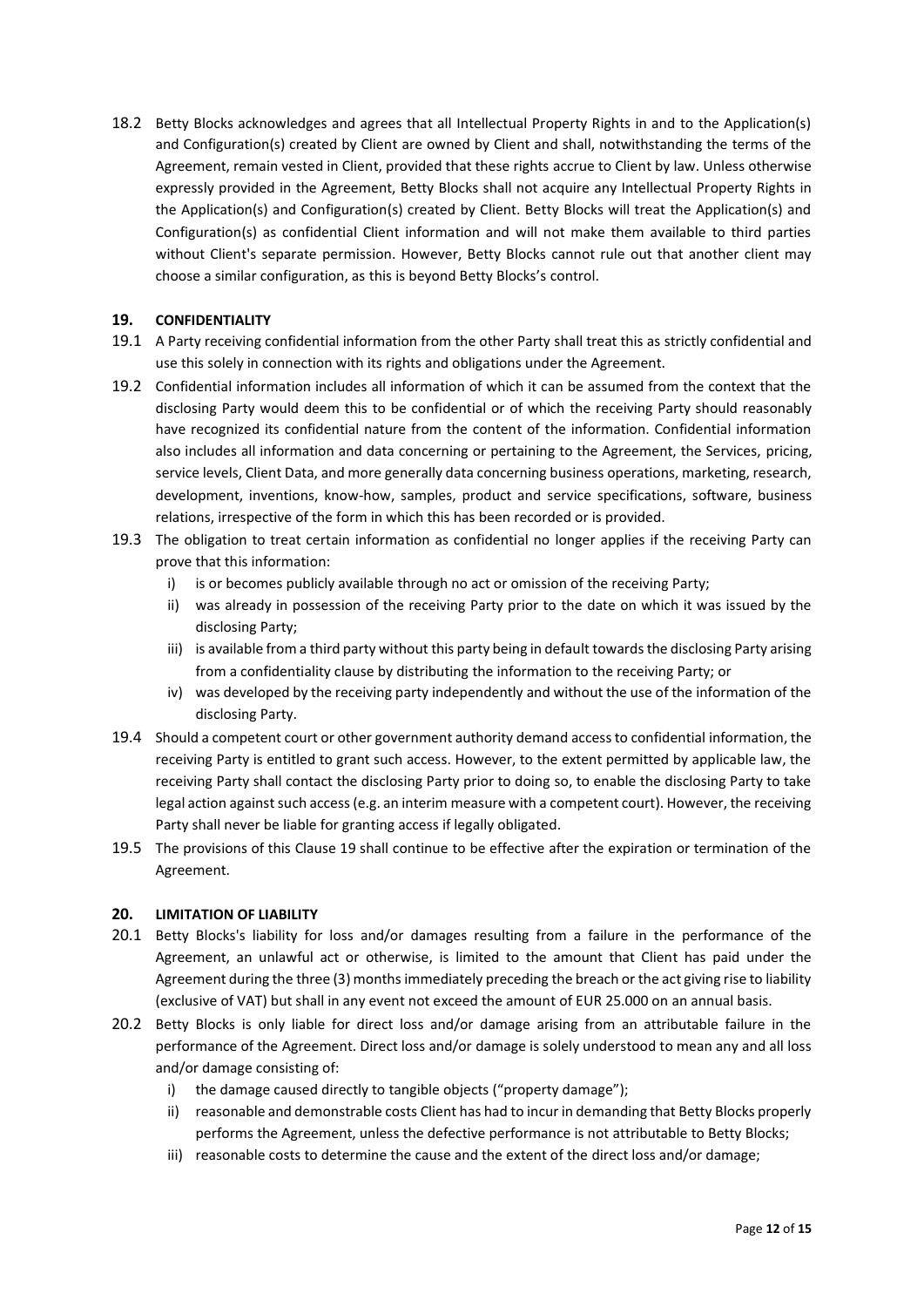- iv) reasonable and demonstrable costs incurred by Client to prevent or limit the direct loss and/or damage, insofar as Client can demonstrate that such costs have resulted in limitation of the direct loss and/or damage;
- v) reasonable and demonstrable costs for having the Agreement fulfilled by a third party, where Betty Blocks, after receiving notice from Client, fails to ensure proper performance within the reasonable term stipulated in the notice.
- 20.3 Any limitation or exclusion of liability stipulated in this Master Services Agreement shall not apply in the event that the loss and/or damage is attributable to (1) wilful misconduct or deliberate recklessness of Betty Blocks's management, (2) death or bodily injury, or (3) any other matter for which it is unlawful to limit or exclude liability.
- 20.4 Unless performance by Betty Blocks is permanently impossible, Betty Blocks shall only be liable due to an attributable failure in the performance of a contract if Client declares Betty Blocks to be in default in writing without delay and grants Betty Blocks a reasonable term to remedy the breach, and Betty Blocks culpably fails to fulfil its obligations also after this term has passed. The notice of default must describe the breach as comprehensively and in as much detail as possible in order to give Betty Blocks the opportunity to respond adequately.
- 20.5 Any right to claim compensation is at all times subject to the condition that Client notifies Betty Blocks of the loss and/or damage in writing within no more than thirty (30) days of its discovery.
- 20.6 Client shall indemnify, defend and hold harmless Betty Blocks and its officers, agents and employees, from and against any and all claims, damages, liabilities, losses and/or expenses (including attorneys' fees and costs) incurred by Betty Blocks and arising out of or in connection with Client's use of the Software, the Services, the Deliverables, the Documentation and/or Client's breach of the terms and conditions of the Agreement.

## **21. FORCE MAJEURE**

- 21.1 Neither Party will be bound to comply with any obligation if the Party is prevented from doing so as a result of force majeure. Force majeure includes in particular but is not limited to domestic disturbances, mobilisation, war, transportation blocks, strikes, network attacks such as SYN (synchronous) floods or (distributed) denial of service attacks, business interruptions, supply stagnation, fires, floods, import and export obstructions, internet failures and in the event Betty Blocks's suppliers prevent Betty Blocks from complying with its obligations under the Agreement.
- 21.2 In case of force majeure, the affected Party will use its best efforts to find a suitable remedy or alternative source to overcome said force majeure.
- 21.3 Each Party has the right to suspend compliance with its obligations under the Agreement during the period of force majeure. If this period exceeds sixty (60) days, each Party will have the right to terminate the Agreement without being obliged to pay compensation to the other Party.

## **22. STAFF**

22.1 Client is not permitted to employ Betty Blocks employees or to allow such employees to work for Client in any other manner, either directly or indirectly, without Betty Blocks's prior permission in writing for as long as the relationship between Client and Betty Blocks continues plus one year after the relationship has ended. In this connection, Betty Blocks employees are considered to mean persons employed by Betty Blocks or by one of its affiliates, or those who were employed by Betty Blocks or by one of its affiliates within the previous twelve (12) months.

## **23. AMENDMENTS AND SEVERABILITY**

23.1 Betty Blocks reserves the right to change or supplement the Agreement at any time, if and insofar the amendment is necessary because of (changing) legislation or if it concerns a change of minor importance.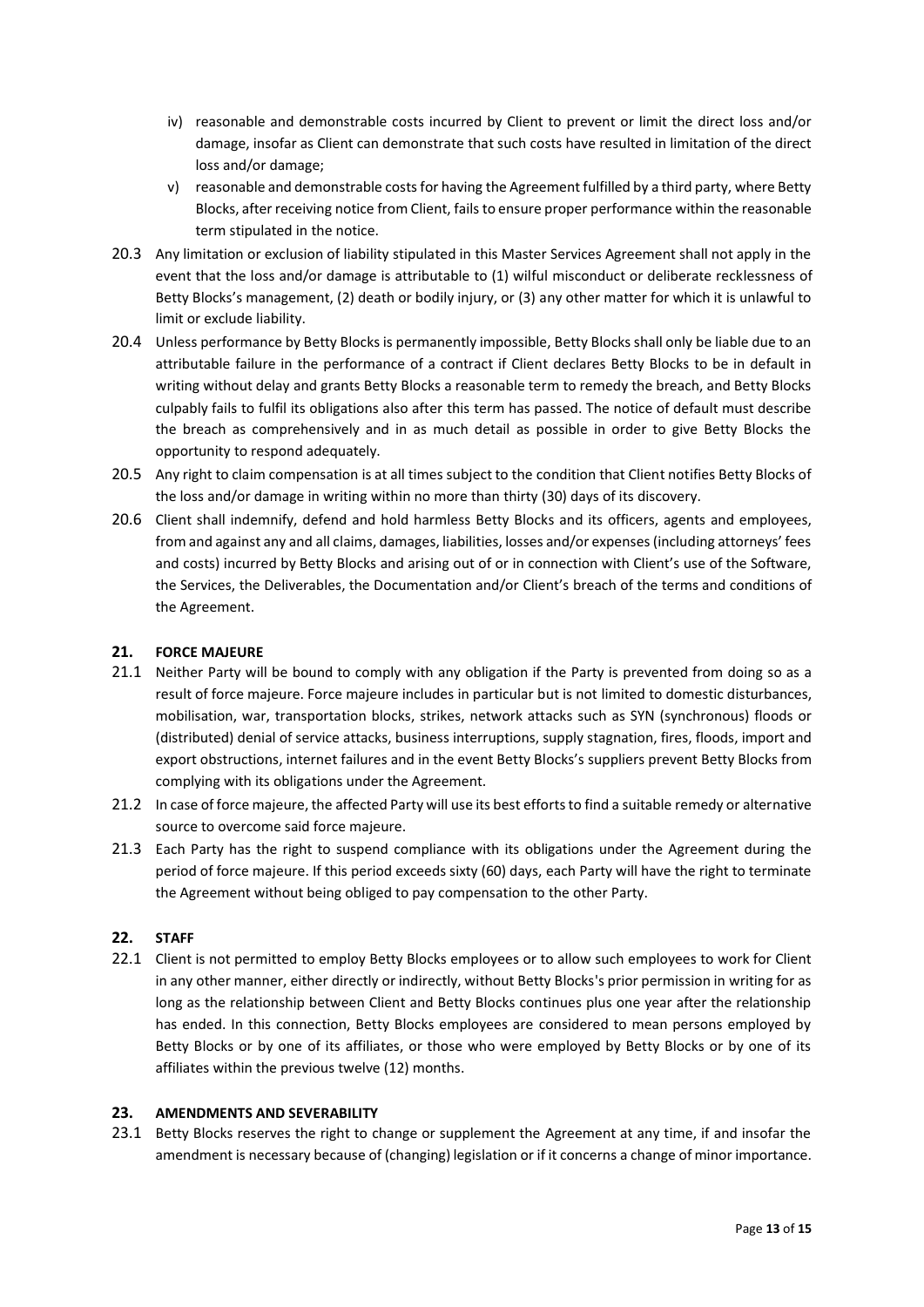In these events, Client is not entitled to terminate the Agreement. Other changes will only take place if agreed between the Parties in writing.

- 23.2 If any provision, or part of a provision, of the Agreement is found by any court or authority of competent jurisdiction to be illegal, invalid or otherwise unenforceable, that provision or part-provision shall be deemed not to form part of the Agreement, and the legality, validity or enforceability of the remainder of the provisions of the Agreement shall not be affected, unless otherwise required by operation of applicable law.
- 23.3 The Parties shall use all reasonable endeavours to agree within a reasonable time upon any lawful and reasonable variations to the Agreement which may be necessary in order to achieve, to the greatest extent possible, the same commercial effect as would have been achieved by the provision, or partprovision, in question.

## **24. MISCELLANEOUS TERMS**

- 24.1 The Agreement is governed exclusively by Dutch law.
- 24.2 Any disputes between the Parties that cannot be settled amicably will be submitted to the court of Amsterdam.
- 24.3 The version of any communication of information as recorded by Betty Blocks shall be deemed to be authentic and conclusive, unless Client supplies proof to the contrary.
- 24.4 Where the Agreement refers to "written" or "in writing", this also includes e-mail communication provided the identity of the sender and the integrity of the content can be adequately established.
- 24.5 Client will not be authorised to transfer the Agreement and all its rights and obligations arising therefrom to a third party (including but not limited to its affiliates) without the express prior written consent of Betty Blocks. Betty Blocks will be authorised, at any time, to assign, novate or otherwise transfer the Agreement and all its rights and obligations arising therefrom to an entity of the Betty Blocks' group and/or to a third party that acquires the business operations to which the Agreement is subject, without the need for Client's prior consent.

# **[SIGNATURE PAGE FOLLOWS]**